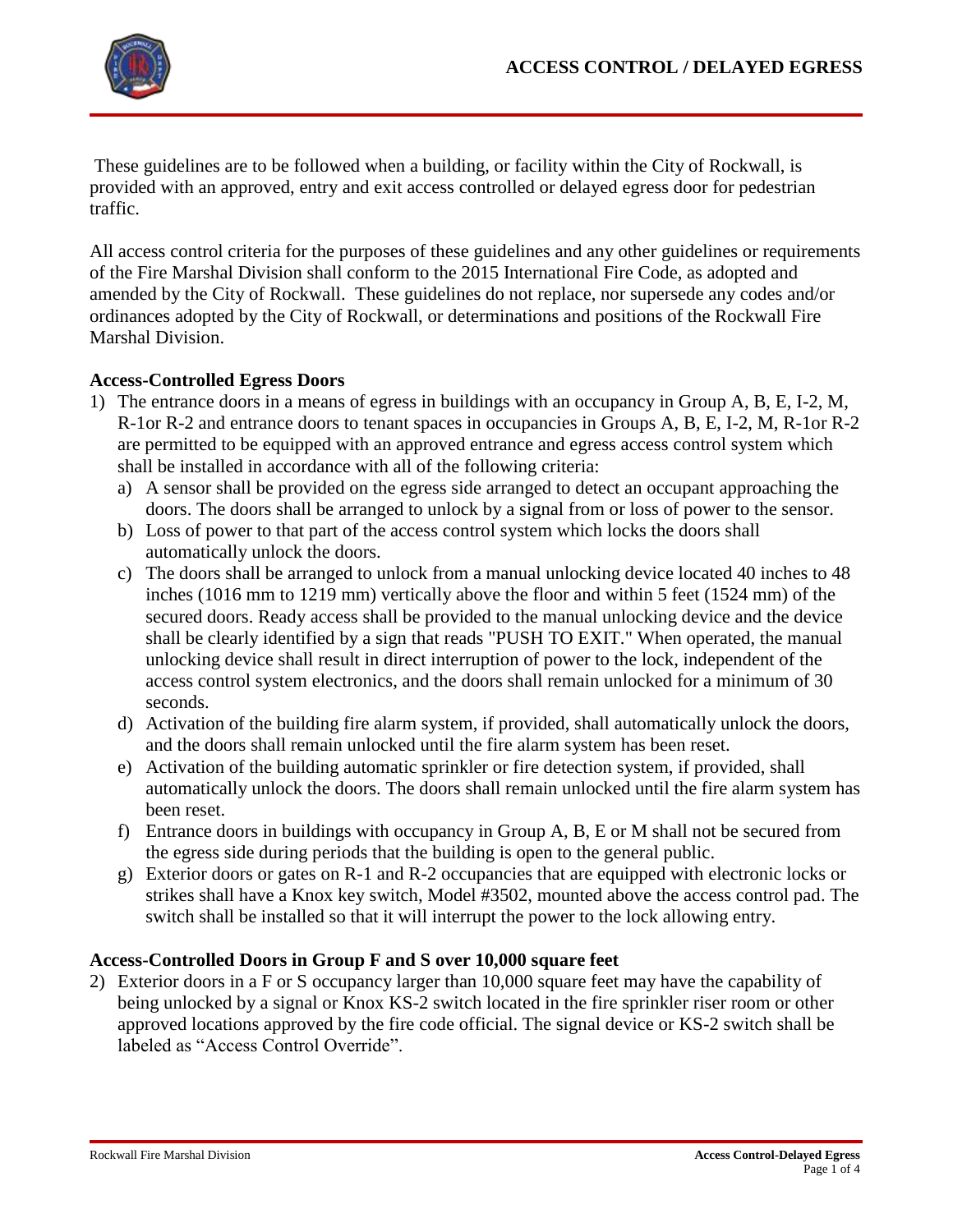

## **Special Locking Arrangements in Groups I-1 & I-2**

- 3) Approved electric locking systems shall be permitted to be locked in Groups I-1 & I-2 occupancies where the clinical needs of persons receiving care require such locking. Electric locking systems shall be permitted in such occupancies where the building is equipped throughout with an automatic sprinkler system or an approved automatic smoke or heat detection system, provided that the doors are installed and operate in accordance with Items (a) through (h) below.
	- a) The doors unlock upon actuation of the automatic sprinkler system or automatic fire detection system.
	- b) The doors unlock upon loss of power controlling the lock or lock mechanism.
	- c) The door locks shall have the capability of being unlocked by a signal from the fire command center, a nursing station or other approved location.
	- d) A building occupant shall not be required to pass through more than one door equipped with a controlled egress locking system before entering an exit.
	- e) The procedures for unlocking the doors shall be described and approved as part of the emergency planning and preparedness required by Chapter 4 of the 2015 IFC.
	- f) All clinical staff shall have the keys, codes or other means necessary to operate the locking systems.
	- g) Emergency lighting shall be provided at the door.
	- h) The door locking system shall be listed in accordance with UL 294.

### **Exceptions:**

- 4) Items 3) (a) through (d) shall not apply to doors to areas where persons, because of clinical needs, require restraint or containment as part of the function of a psychiatric treatment area.
- 5) Items 3) (a) through (d) shall not apply to doors to areas where a listed egress control system is utilized to reduce the risk of child abduction from nursery and obstetric areas of a hospital.

#### **Delayed Egress Locks**

- 6) Approved, listed, delayed egress locks shall be permitted to be installed on doors serving any occupancy except Group A, E and H occupancies in buildings that are equipped throughout with an automatic sprinkler system in accordance with Section 903.3.1.1 or an approved automatic smoke or heat detection system installed in accordance with Section 907, provided that the doors are installed and operate in accordance with Items (a) through (h) below.
	- a) The delayed egress locking system shall deactivate upon actuation of the automatic sprinkler system or automatic fire detection system.
	- b) The delayed egress locking system shall deactivate upon loss of power controlling the lock or lock mechanism.
	- c) The delayed egress locking system shall have the capability of being deactivated by a signal from the fire command center and other approved locations.
	- d) The initiation of an irreversible process which will release the latch in not more than 15 seconds when a force of not more than 15 pounds (67 N) is applied for no more than 3 seconds to the release device. Initiation of the irreversible process shall activate an audible signal in the vicinity of the door. Once the door lock has been released by the application of force to the releasing device, relocking shall be by manual means only. **Exception:** Where approved, a delay of not more than 30 seconds is permitted.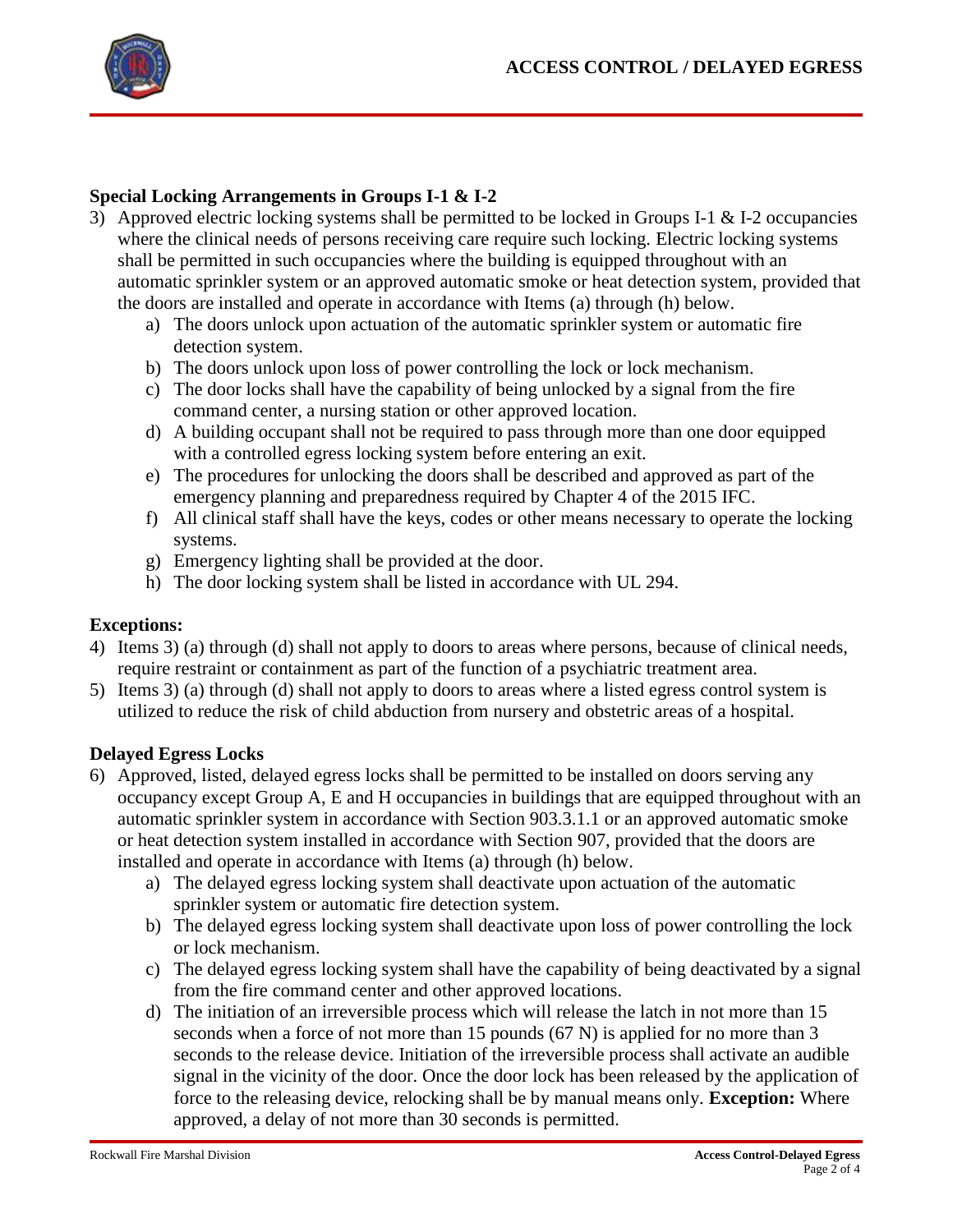

- e) The egress path shall not pass through more than one delayed egress locking system. **Exception:** I-2 or I-3 occupancies may have up to 2 delayed egress locking systems in a single egress pathway, with a combined delayed egress time of no more than 30 seconds.
- f) A sign shall be provided on the door located above and within 12 inches (305 mm) of the release device reading: PUSH [PULL] UNTIL ALARM SOUNDS. DOOR CAN BE OPENED IN 15 [30] SECONDS. Exception: Group I occupancies where care recipients who, because of clinical needs, require restraint or containment as part of the function of the treatment area.
- g) Emergency lighting shall be provided on the egress side of the door.
- h) The delayed egress locking system units shall be listed in accordance with UL 294.

## **Electromagnetically Locked Egress Doors**

- 7) Doors in the means of egress that are not otherwise required to have panic hardware in buildings with an occupancy in Group A, B, E, I-1, I-2, I-4, M, R-1 or R-2 and doors to tenant spaces in Group A, B, E, I-1, I-2, I-4, M, R-1 or R-2 shall be permitted to be electromagnetically locked if equipped with listed hardware that incorporates a built-in switch and meet the requirements below:
	- a) The hardware that is affixed to the door leaf has an obvious method of operation that is readily operated under all lighting conditions.
	- b) The hardware is capable of being operated with one hand.
	- c) Operation of the hardware directly interrupts the power to the electromagnetic lock and unlocks the door immediately.
	- d) Loss of power to the locking system automatically unlocks the door.
	- e) Operation of any required panic exit hardware shall also release the electromagnetic lock.
	- f) The locking system units shall be listed in accordance with UL 294.
	- **g)** If door is part of a fire rated assembly, then doors shall remain latched upon power loss. (positive latching)

#### **Inspection Requirements**

- 8) Operational test under normal conditions.
- 9) Back-up Power Verification: Test emergency backup power to the access control system, where provided
- 10) Fail Safe Verification: Loss of power, or function to that part of the access control system, which locks the doors, shall automatically unlock.
- 11) If door is part of a fire rated assembly, verify the door remains latched upon loss of power to locking devices.
- 12) Connection to Fire Sprinkler/Alarm System: Activation of the building fire alarm or automatic sprinkler system, if provided, shall automatically unlock the doors. In addition, remain unlocked until the fire alarm system is reset.
- 13) Manual Operation: Manual operation of the access control system, independent of any automatic function, will be tested.
- 14) Egress: Electric strike, or designated access doors shall be tested to verify free egress.

#### **Submittal Requirements**

- 15) Plans shall contain sufficient detail to enable the plan reviewer to accomplish a complete review.
- 16) Sequence of operation details shall be submitted that is a written description of the operation of the Access-Control/Delayed Egress System in normal mode, loss of power mode, activation of a fire protection system and manual modes.